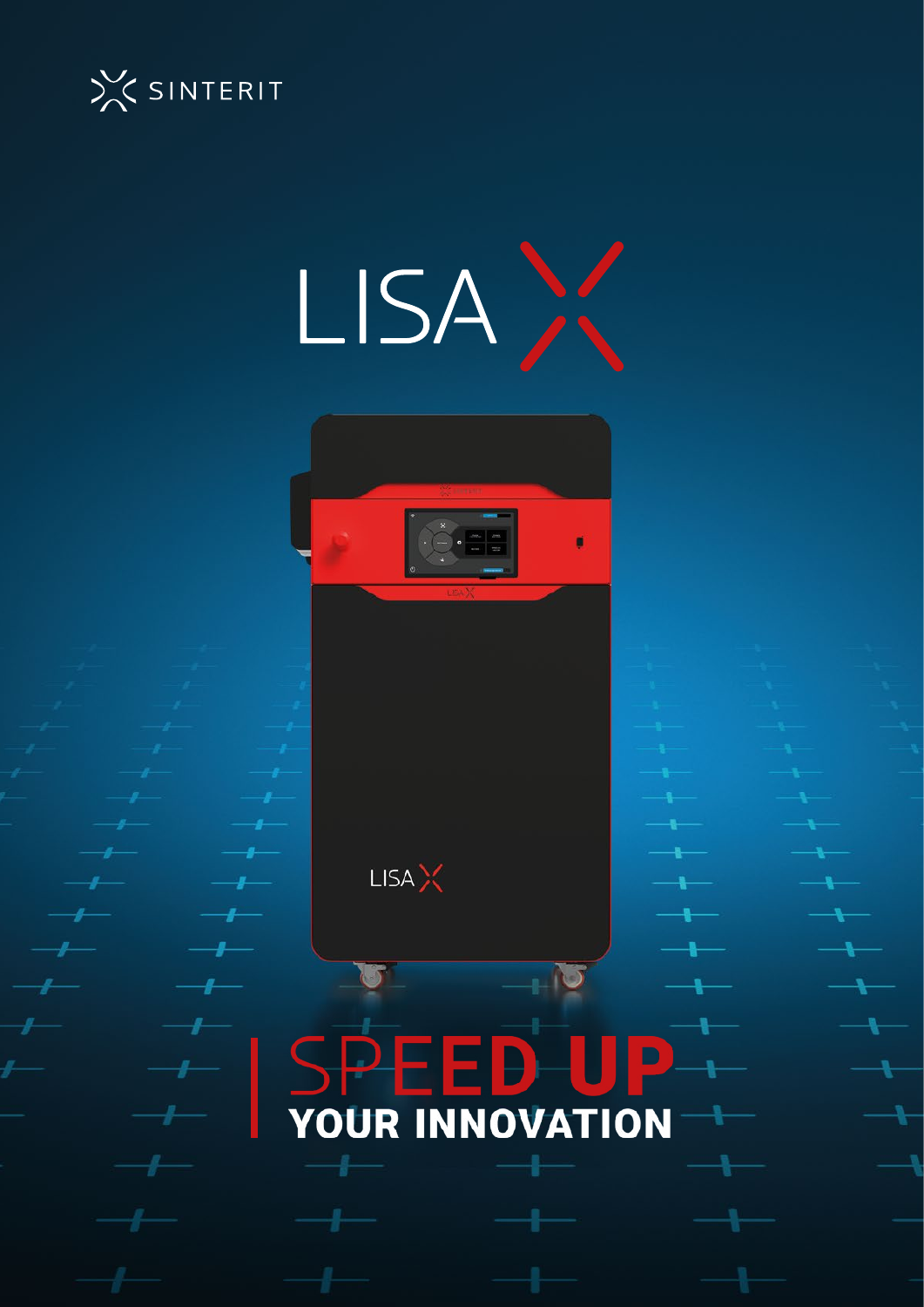

## A NEW COMPACT SLS 3D PRINTER

offering lightning-fast printing, a large working area, access to numerous materials, and open printing parameters. All designed to give you more freedom to innovate more and faster.

#### **Business Benefits**



**Faster prototyping**  Most projects can be printed in less than 24 hours, shortening product development cycles.



**Exceptionally fast printing** Build speed of 10-14 mm/h and a full bed of the most complicated shapes printed in 34 hours.

**Technical Benefits** 



**More prints per week**  The Lisa X enables you to test many more designs and material features faster.



**Bigger Build Volume**  With a bed measuring 130 x 180 x 330 mm, the Lisa X is the largest compact SLS printer in our arsenal.



**Optimal printing costs**  Made possible thanks to Lisa's revolutionary speed and marketleading powder refresh ratio.



**More applications covered** With more materials, faster printing, and more open parameters, the 3D printing applications are unlimited.



**Ergonomic operation**  Lisa X is an easy-to-use machine, thanks to simple material change, low cool downtime, and a complete solution available.



**A wide range of materials**  Nine materials, from ultradurable, flexible ones to more specialized materials like ESD powder.



**Top print quality**  Top-notch detail thanks to the experience and knowhow Sinterit has gained in the SLS industry.

**Open environment**  32 open printing parameters to choose from plus the ability to use external materials.

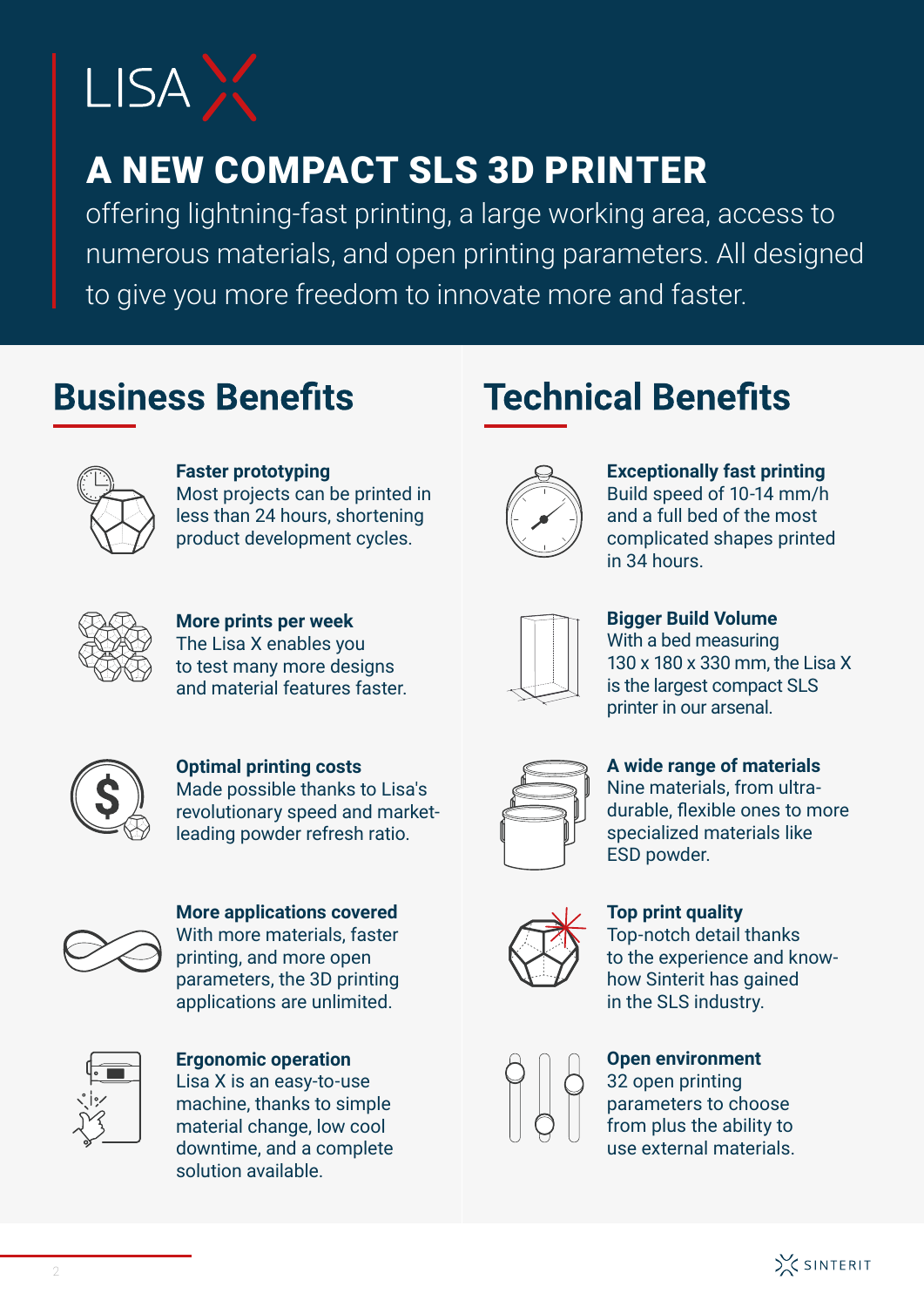## **Lisa X - Specification**

| <b>PROPERTIES</b>            | <b>VALUE</b>                                              |  |
|------------------------------|-----------------------------------------------------------|--|
| <b>Build Volume</b>          | 130 x 180 x 330 (W x D x H) mm                            |  |
|                              | $5.1 \times 7.1 \times 13.0$ (W $\times$ D $\times$ H) in |  |
| <b>Max. Print Diagonally</b> | 398 mm                                                    |  |
|                              | 15.7 in                                                   |  |
| <b>Printer Dimensions</b>    | 650 x 610 x 1200 (W x D x H) mm                           |  |
|                              | 25.6 x 24.0 x 47.2 (W x D x H) in                         |  |
| <b>Build speed</b>           | $10-14$ mm/h                                              |  |
| <b>Scanning type</b>         | Galvo                                                     |  |
| Laser type                   | <b>IR 30 W</b>                                            |  |
| <b>Laser Spot Size</b>       | 650 [µm] / 0.0256 [in]                                    |  |
| <b>Files</b>                 | STL, 3MF, OBJ, 3DS, FBX, DAE                              |  |
| Inert gas control system     | yes                                                       |  |



# **Meet the Lisa X the revolutionary compact SLS printer**

Whether you work on new products or run research projects, how fast you can print parts matters. Being able to print most elements within 24 hours allows you to innovate faster. Then, instead of waiting for the results of printing, you can focus on what's important - checking your ideas faster, reinventing them, and achieving the results you expect. Until now, really fast SLS printing was available only in large industrial machines. We set

out to bring speed to more 3D printing professionals using compact printers. This is why we've equipped the Lisa X with the powerful laser (30W) and galvo scanner thanks to that it achieves revolutionary industrial speed without sacrificing high-end quality printouts. This makes the Lisa X the best investment for those who need more detailed prints much faster.

### **How fast is the Lisa X?**

- Up to five full beds per week
- Full bed printed **in 34 hours**
- Most printouts ready **in 24 hours**
- **Even 12x shorter printing time** than the Lisa PRO